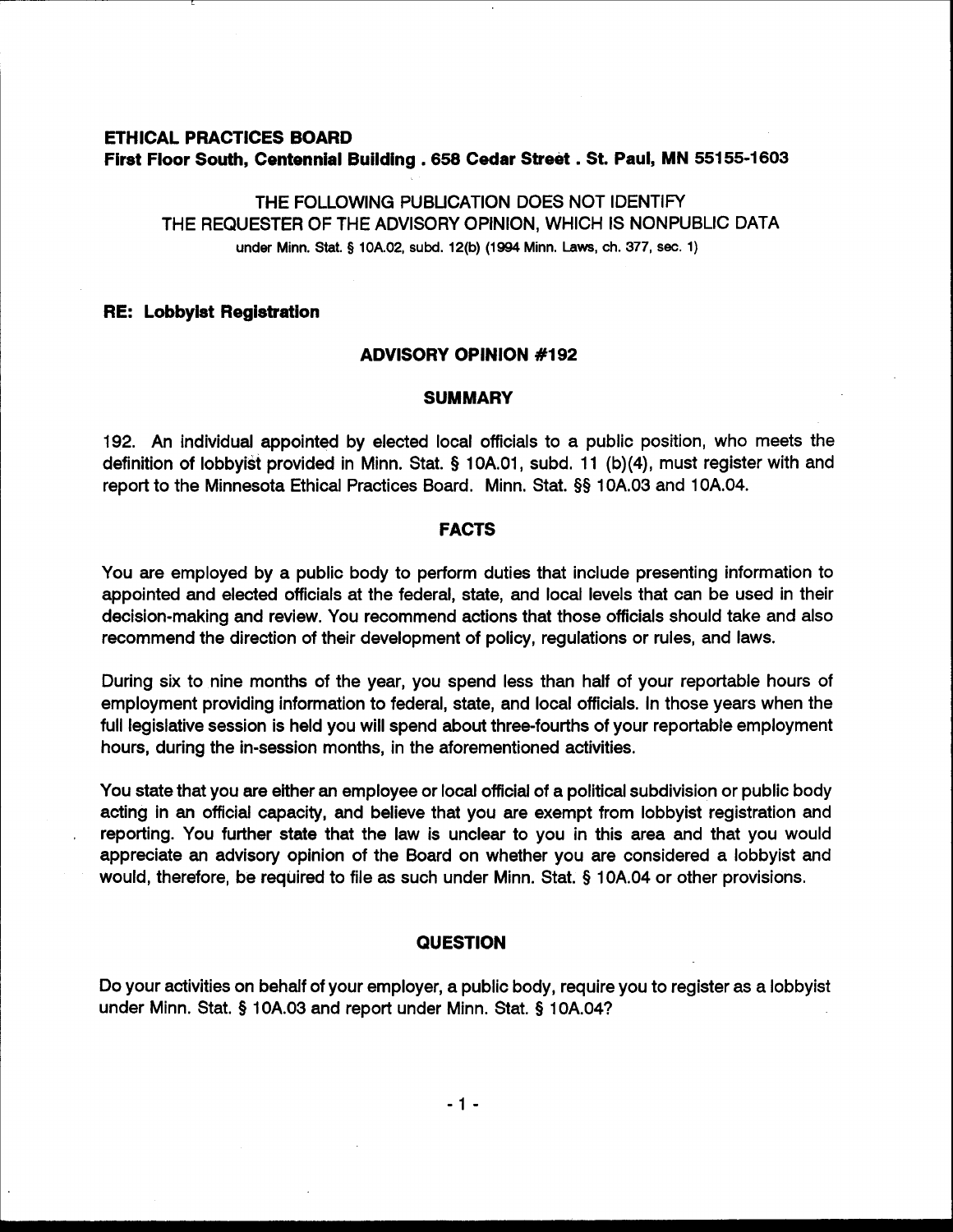## **OPINION**

Yes, if your activities meet the definition of lobbyist in Minn. Stat. § 10A.01, subd. 11 (b)(4). See copies attached for your reference.

It is the opinion of the Board that because you are appointed to your position by elected local officials, you are a nonelected local official, and if you spend more than 50 hours in any month attempting to influence state legislative or administrative action or the official action of a metropolitan governmental unit by communicating or urging others to communicate with public or local officials, the requirements imposed by Minn. Stat. **5** 1 0A.01, subd. 11 (b)(4), you must register as a lobbyist and report under Minn. Stat. **55** 10A.03, and 10A.04, respectively.

 $I$ ssued:  $2 - 3 - 1995$ 

...

**.a.** 

Hololon

John L. Holahan, Jr., Chair **<sup>I</sup>** Ethical Practices Board

#### **PERTINENT STATUTES**

Minn. Stat. § 1 OA.O1 DEFINITIONS provides:

Subd. 11. (a) "Lobbyist" means an individual:

(1) engaged for pay or other consideration, or authorized to spend money by another individual, association, political subdivision, or public higher education system, who spends more than five hours in any month or more than \$250, not including the individual's own travel expenses and membership dues, in any year, for the purpose of attempting to influence legislative action or administrative action, or the official action of a metropolitan governmental unit, by communicating or urging others to communicate with public or local officials.

(b) "Lobbyist" does not include:

(4) a nonelected local official or an employee of a political subdivision acting in an official capacity, unless the nonelected official or employee of a political subdivision spends more than 50 hours in any month attempting to influence legislative or administrative action, or the official action of a metropolitan governmental unit other than the political subdivision employing the official or employee, by communicating or urging others to communicate with public or local officials, including time spent monitoring legislative or administrative action, or the official action of a metropolitan governmental unit, and related research, analysis, and compilation and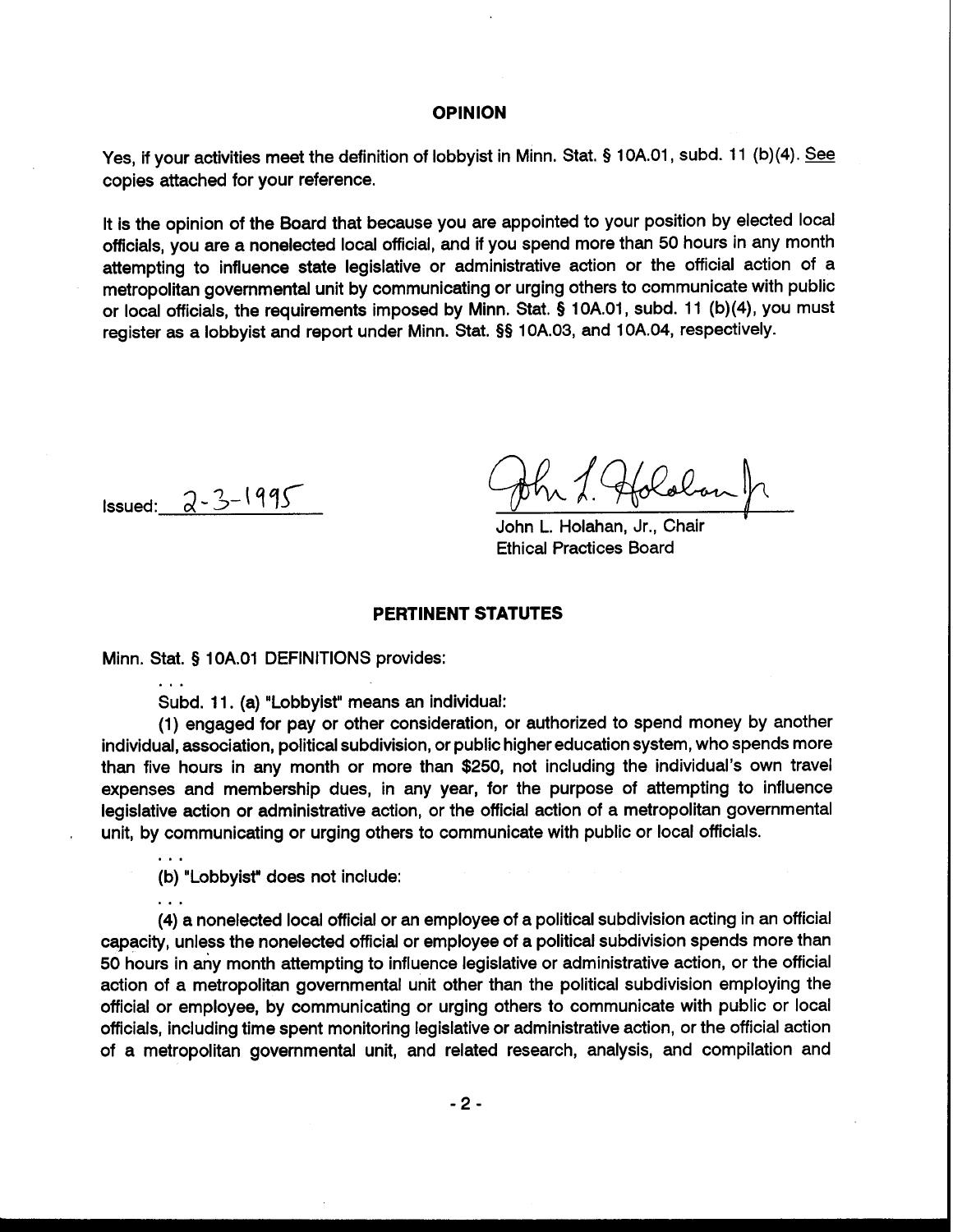dissemination of information relating to legislative or administrative policy in this state, or to the policies of metropolitan governmental units;

. . . Subd. 18. "Public official" means any:

(a) member of the legislature;

(b) constitutional officer in the executive branch and the officer's chief administrative deputy;

(c) member, chief administrative officer or deputy chief administrative officer of a state board or commission which has at least one of the following powers: (i) the power to adopt, amend or repeal rules, or (ii) the power to adjudicate contested cases or appeals;

(d) commissioner, deputy commissioner, or assistant commissioner of any state department as designated pursuant to section 15.01 ;

(e) individual employed in the executive branch who is authorized to adopt, amend or repeal rules or adjudicate contested cases;

(f) executive director of the state board of investment;

(g) executive director of the Indian affairs intertribal board;

(h) commissioner of the iron range resources and rehabilitation board;

(i) commissioner of mediation services;

(i) deputy of any official listed in clauses (e) to (i);

(k) judge of the workers' compensation court of appeals;

(I) administrative law judge or compensation judge in the state office of administrative hearings or referee in the department of jobs and training;

(m) solicitor general or deputy, assistant or special assistant attorney general;

(n) individual employed by the legislature as secretary of the senate, chief clerk of the house, revisor of statutes, or researcher, legislative analyst, or attorney in the office of senate counsel and research or house research;

(0) member or chief administrative officer of the metropolitan council, regional transit board, metropolitan transit commission, metropolitan waste control commission, metropolitan parks and open spaces commission, metropolitan airports commission or metropolitan sports facilities commission;

(p) the director of the racing commission, the director of the gambling control board, the director of the state lottery, and the deputy director of the state lottery;

(q) director or the division of gambling enforcement in the department of public safety;

(r) member or executive director of the higher education facilities authority; or

(s) member of the board of directors or president of the Minnesota world trade center corporation.

Subd. 25. **Local official.** "Local official" means a person who holds elective office in a political subdivision or who is appointed to or employed in a public position in a political subdivision in which the person has authority to make, to recommend, or to vote on as a member of the governing body, major decisions regarding the expenditure or investment of public money.

Subd. 26. **Metropolitan governmental unit.** "Metropolitan governmental unit" means any